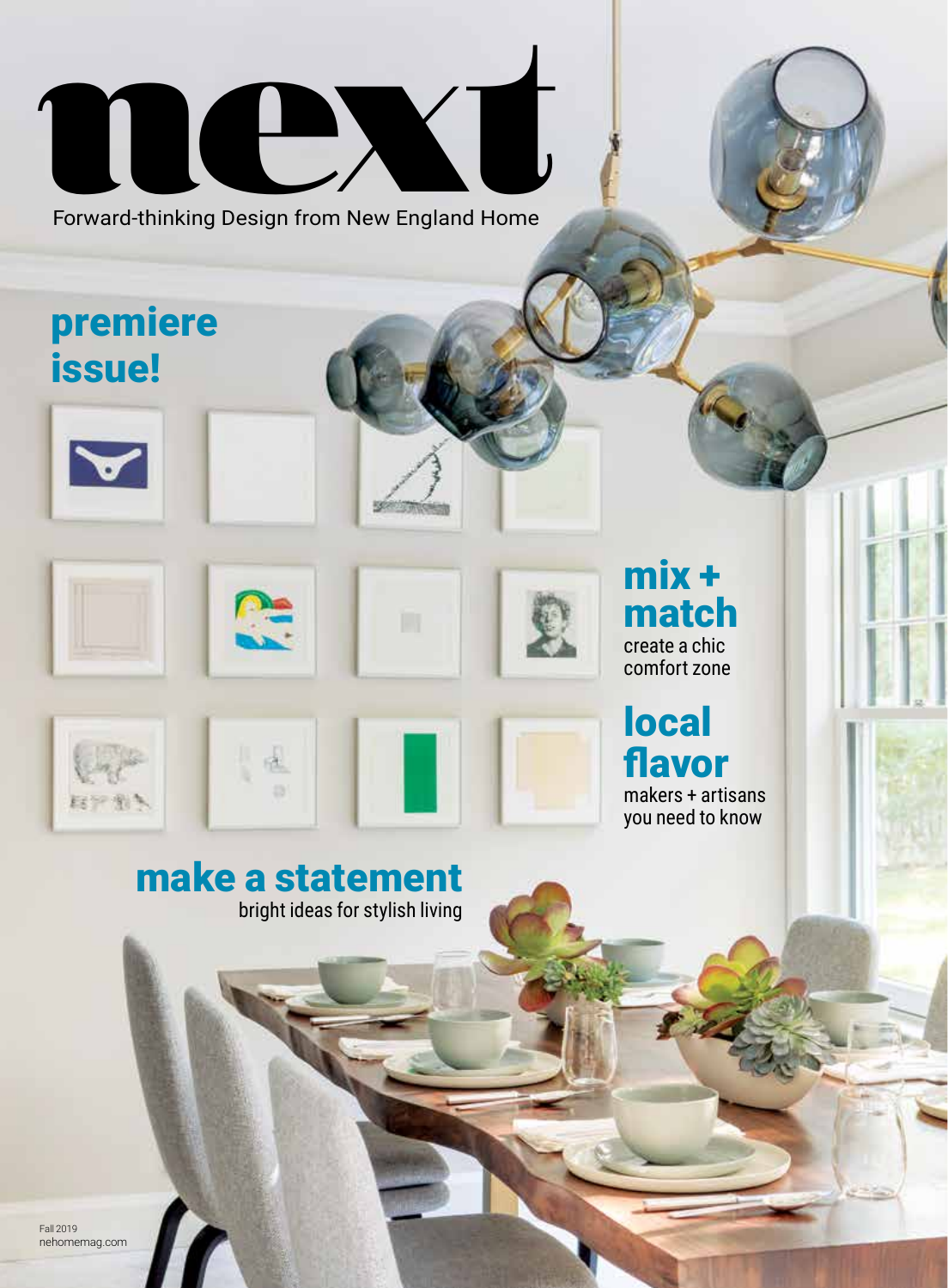2019 | next 95

## WORK IN PROGRESS





Artist and designer Kerri Rosenthal helps a young Connecticut couple build the home of their dreams, one room at a time. *Text by* ANNIE SHERMAN | *Photos by* NICOLE STEVENS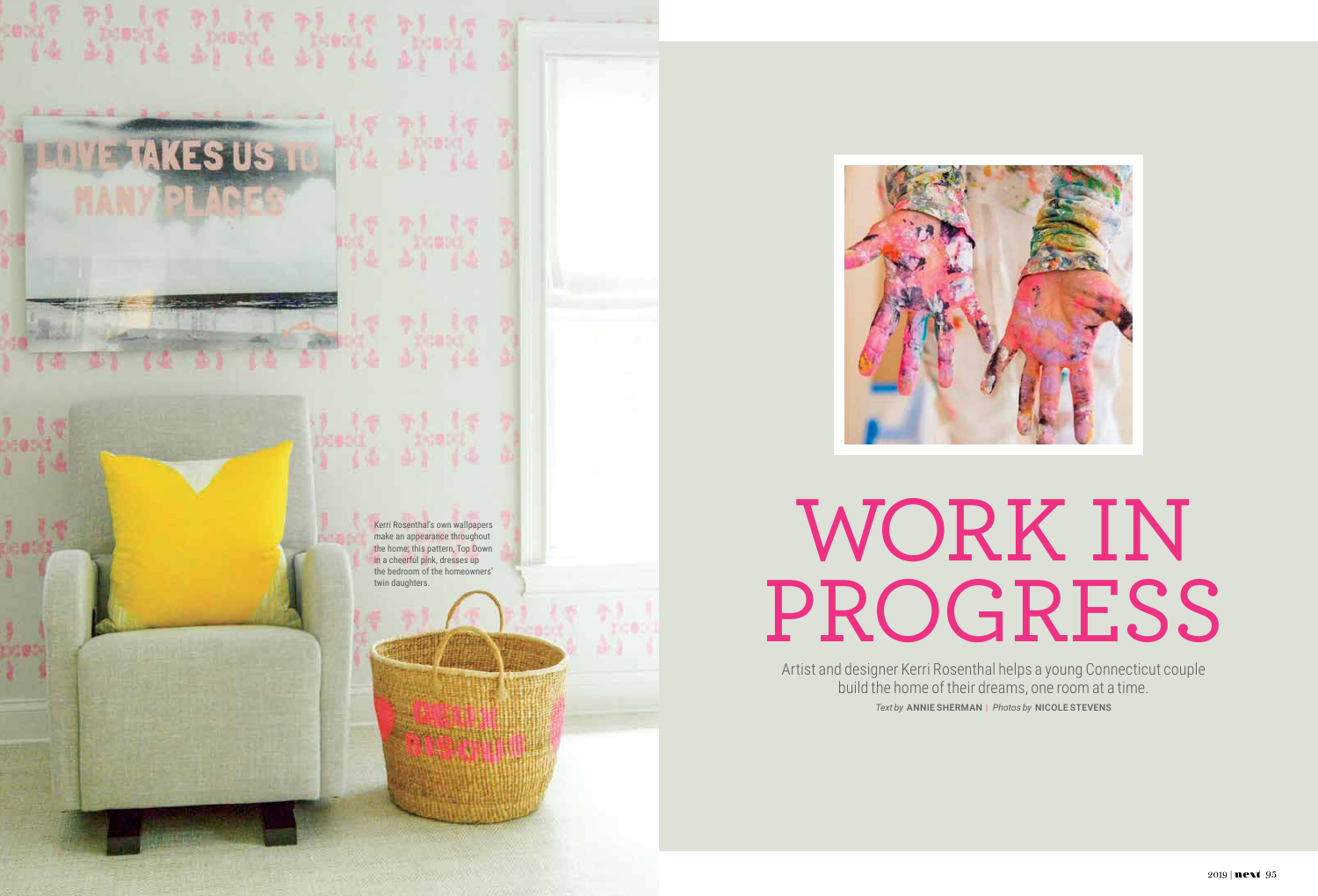he lone sofa Michelle and Ari Pollack brought along when they moved from their 700-square-foot Manhattan apartment looked lost in the 5,000 or so square feet of their Westport house.

Like many an independent-minded woman, Michelle decided to do her own decorating. She walked into Kerri Rosenthal Interiors in Westport, Connecticut, and selected wallpaper samples. "Then I stuck them up with painter's tape in the bathroom and couldn't make a decision," she laments. "Is this one too funky? Does it work in this small space? Would I get sick of it in a couple months?"



**LEFT:** By day, the study serves as Michelle Pollack's office; come evening, the plush chairs and fireplace make it a cozy place for quiet conversation with husband Ari. **ABOVE:** Light bounces off the high-gloss paint on the entry's walls. **BELOW:** Artist/designer Kerri Rosenthal.



In desperation she emailed Rosenthal. "She was this amazing positive force," Michelle reports. "She said 'go with this one,' switched out two light fixtures, and transformed the bathroom into this cool little space."

As the couple lived in the house and determined how they would use each room, Michelle would call Rosenthal for the next design installment. They craved a light-filled home (this is the northeast, after all, where, as Rosenthal says, "It's



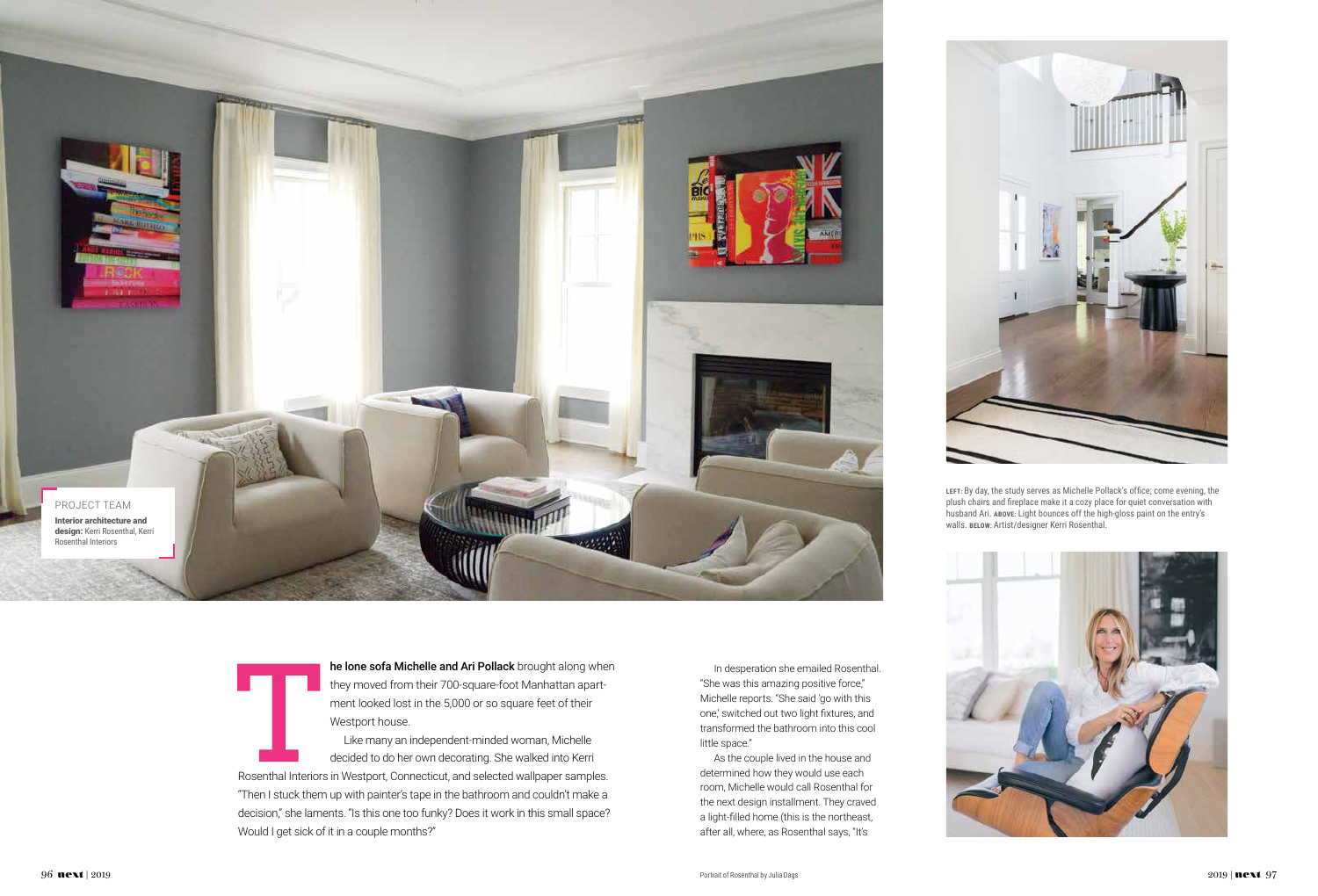Rosenthal enlivened the living room's neutral backdrop with deep blue upholstery and graphic pillows. **FACING PAGE:** The powder room's Splat KR wallpaper from Rosenthal's collection sparked the home's design scheme.



cloudy nine months of the year. At least it *feels* that way."). The designer obliged, painting most walls in a high-gloss white that reflects the light. The effect is breath taking in spots, such as the two-story foyer where light bounces off every sur face. An oversize Moooi globe pendant hangs above, looking as if the sun itself had floated indoors.



ike all of Rosenthal's wallcoverings and fabrics, the papers in the house are based on the designer's own paintings. L

Rosenthal is an artist as well as a designer, and an all-white house runs

counter to her nature. Given Michelle's initial wallpaper choices—and the ultimate decision to go with Splat KR, a carefree paper from Rosenthal's own collection with an abstract pattern in blue shot through with pink-she knew her client was up for some fun. Stripe on Stripe, with its irregular black and white stripes, lines the pantry walls. The nursery, where Michelle and Ari's twin toddler daughters sleep, is outfitted in a cheerful pink-and-